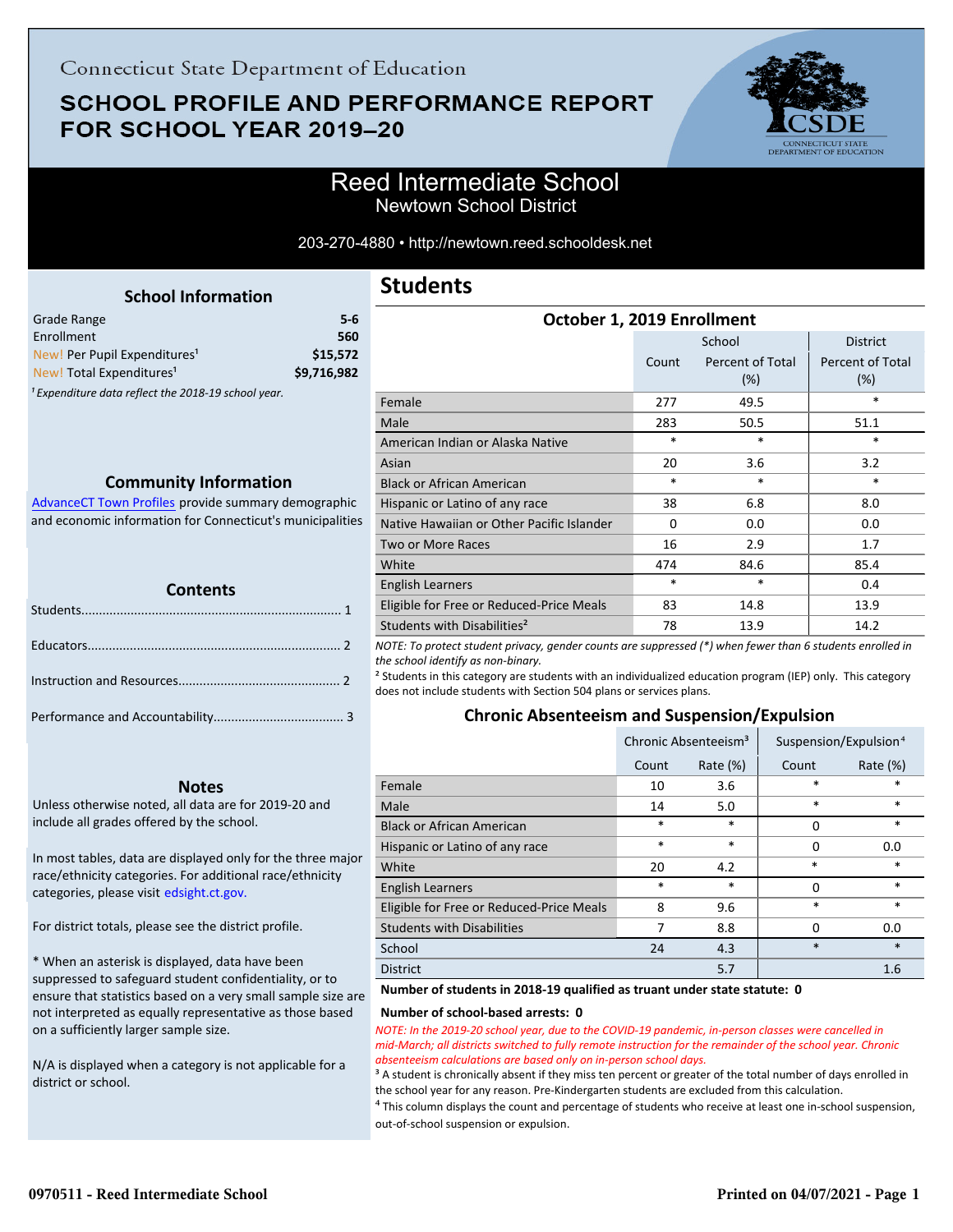# School Profile and Performance Report for School Year 2019-20 Reed Intermediate School Newtown School District

# **Educators**

| Full-Time Equivalent (FTE) <sup>1</sup> Staff             |            | <b>Educators by Race/Ethnicity</b>             |          |                  |                  |  |
|-----------------------------------------------------------|------------|------------------------------------------------|----------|------------------|------------------|--|
|                                                           | <b>FTE</b> |                                                |          | School           | <b>District</b>  |  |
| <b>General Education</b>                                  |            |                                                | Count    | Percent of Total | Percent of Total |  |
| <b>Teachers and Instructors</b>                           | 37.6       |                                                |          | (%)              | (%)              |  |
| Paraprofessional Instructional Assistants                 | 4.6        | American Indian or Alaska Native               | $\Omega$ | 0.0              | 0.2              |  |
| <b>Special Education</b>                                  |            | Asian                                          | 1        | 1.7              | 0.9              |  |
| <b>Teachers and Instructors</b>                           | 6.0        | <b>Black or African American</b>               | 0        | 0.0              | 0.2              |  |
| Paraprofessional Instructional Assistants                 | 16.2       | Hispanic or Latino of any race                 | 0        | 0.0              | 1.6              |  |
| <b>Administrators, Coordinators and Department Chairs</b> |            | Native Hawaiian or Other Pacific               | $\Omega$ | 0.0              | 0.0              |  |
| School Level                                              | 2.5        | <b>Islander</b>                                |          |                  |                  |  |
| Library/Media                                             |            | Two or More Races                              | $\Omega$ | 0.0              | 0.0              |  |
| Specialists (Certified)                                   | 1.0        | White                                          | 58       | 98.3             | 97.0             |  |
| Support Staff                                             |            | <b>Classroom Teacher Attendance, 2018-19</b>   |          |                  |                  |  |
| Instructional Specialists Who Support Teachers            | 3.1        |                                                |          |                  |                  |  |
| Counselors, Social Workers and School Psychologists       | 6.4        |                                                |          | School           | <b>District</b>  |  |
| <b>School Nurses</b>                                      | 1.1        | Average # of FTE Days Absent Due to Illness or |          | 9.3              | 11.0             |  |
| Other Staff Providing Non-Instructional Services/Support  | 22.4       | <b>Personal Time</b>                           |          |                  |                  |  |

<sup>1</sup> In the full-time equivalent count, staff members working part-time in the school are counted as a fraction of full-time. For example, a teacher who works half-time in a school contributes 0.50 to the school's staff count.

# **Instruction and Resources**

## **New! School-Level Expenditures²: 2018-19**

|                                       | Total (\$)  | Per Pupil (\$) |
|---------------------------------------|-------------|----------------|
| Instruction                           | \$5,921,933 | \$9,490        |
| <b>Support Services - Students</b>    | \$1,266,442 | \$2,030        |
| Improvement of Instruction            | \$157,176   | \$252          |
| <b>Library and Media Services</b>     | \$126,912   | \$203          |
| <b>Support Services - Instruction</b> |             |                |
| Support Services - School-Based       | \$587,574   | \$942          |
| Operation and Maintenance of Plant    | \$1,610,208 | \$2,580        |
| Transportation Other Than to/From     | \$582       | \$1            |
| <b>Enterprise Operations</b>          | \$46,156    | \$74           |
| <b>Minor School Construction</b>      |             |                |
| Total                                 | \$9,716,982 | \$15,572       |

## **Students with Disabilities Who Spend 79.1 to 100 Percent of Time with Nondisabled Peers³**

|                                                                                   | Count  | Rate (%) |  |  |
|-----------------------------------------------------------------------------------|--------|----------|--|--|
| Autism                                                                            | 8      | *        |  |  |
| <b>Emotional Disturbance</b>                                                      | *      | $\ast$   |  |  |
| <b>Intellectual Disability</b>                                                    | Ω      | 0.0      |  |  |
| Learning Disability                                                               | 30     | 73.2     |  |  |
| Other Health Impairment                                                           | 9      | $\ast$   |  |  |
| <b>Other Disabilities</b>                                                         | $\ast$ | $\ast$   |  |  |
| Speech/Language Impairment                                                        | 6      | $\ast$   |  |  |
| School                                                                            | 56     | 71.8     |  |  |
| <b>District</b>                                                                   |        | 73.8     |  |  |
| <sup>3</sup> This table includes students ages 6-21 with an IEP or services plan. |        |          |  |  |

² Expenditures may be supported by local tax revenues, state grants, federal grants, municipal in-kind services, tuition and other sources.

### **School Schedule**

| Days of Instruction                   | 182      |
|---------------------------------------|----------|
|                                       |          |
| <b>Hours of Instruction Per Year</b>  |          |
| Grades 1-12 and Full-Day Kindergarten | 994      |
| Half/Extended Day Kindergarten        | N/A      |
| <b>School Hours for Students</b>      |          |
| <b>Start Time</b>                     | 09:05 AM |
| End Time                              | 03:32 PM |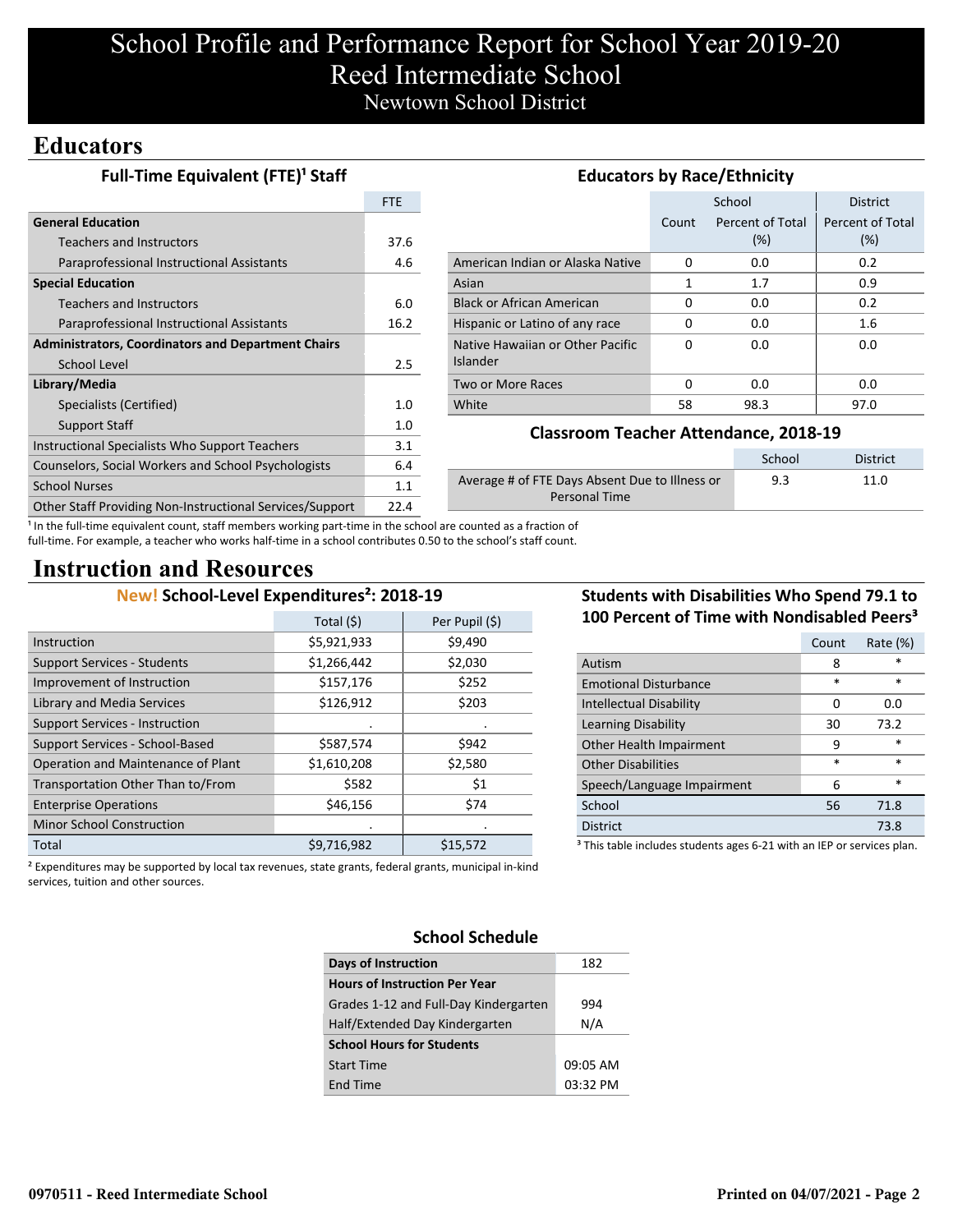# School Profile and Performance Report for School Year 2019-20 Reed Intermediate School Newtown School District

# **Performance and Accountability**

### **School Performance Index (SPI)**

A School Performance Index (SPI) is the average performance of students in a subject area (i.e., ELA, Mathematics or Science) on the state summative assessments. The SPI ranges from 0-100. An SPI is reported for all students tested in a school and for students in each individual student group. Connecticut's ultimate target for an SPI is 75.

*[NOTE: Due to widespread school closures related to the novel Coronavirus disease \(COVID-19\), Connecticut's request for a waiver of statewide assessment, accountability and](https://portal.ct.gov/-/media/SDE/Student-Assessment/Main-Assessment/CT-Covid19-WaiverResponse.pdf) reporting requirements in the Elementary and Secondary Education Act (ESEA) for the 2019-2020 school year was approved. Therefore, no table is shown here. For additional information, please view Connecticut's waiver response at: https://portal.ct.gov/-/media/SDE/Student-Assessment/Main-Assessment/CT-Covid19-WaiverResponse.pdf*

### **National Assessment of Educational Progress (NAEP): Percent At or Above Proficient<sup>1</sup>**

|                        | <b>NAEP 2019</b> | <b>NAEP 2013</b> |          |
|------------------------|------------------|------------------|----------|
| <b>READING</b>         | Grade 4 Grade 8  |                  | Grade 12 |
| Connecticut            | 40               | 41               | 50       |
| <b>National Public</b> | 34               | 32               | 36       |
| <b>MATH</b>            | Grade 4 Grade 8  |                  | Grade 12 |
| Connecticut            | 45               | 39               | 32       |
| <b>National Public</b> | 40               | 33               | 25       |

<sup>1</sup> NAEP is often called the "Nation's Report Card." It is sponsored by the U.S. Department of Education. This table compares Connecticut's performance to that of national public school students. Performance standards for state assessments and NAEP are set independently. Therefore, one should not expect performance results to be the same across Smarter Balanced and NAEP. Instead, NAEP results are meant to complement other state assessment data. To view performance on NAEP by student group, click here.

### **Physical Fitness Tests: Students Reaching Health Standard**

*NOTE: Due to widespread school closures related to the novel Coronavirus disease (COVID-19), Connecticut's request for a waiver of statewide assessment, accountability [and reporting requirements in the Elementary and Secondary Education Act \(ESEA\) for the](https://portal.ct.gov/-/media/SDE/Student-Assessment/Main-Assessment/CT-Covid19-WaiverResponse.pdf) 2019-2020 school year was approved. Therefore, no table is shown here. For additional information, please view Connecticut's waiver response at: https://portal.ct.gov/-/media/SDE/Student-Assessment/Main-Assessment/ CT-Covid19-WaiverResponse.pdf*